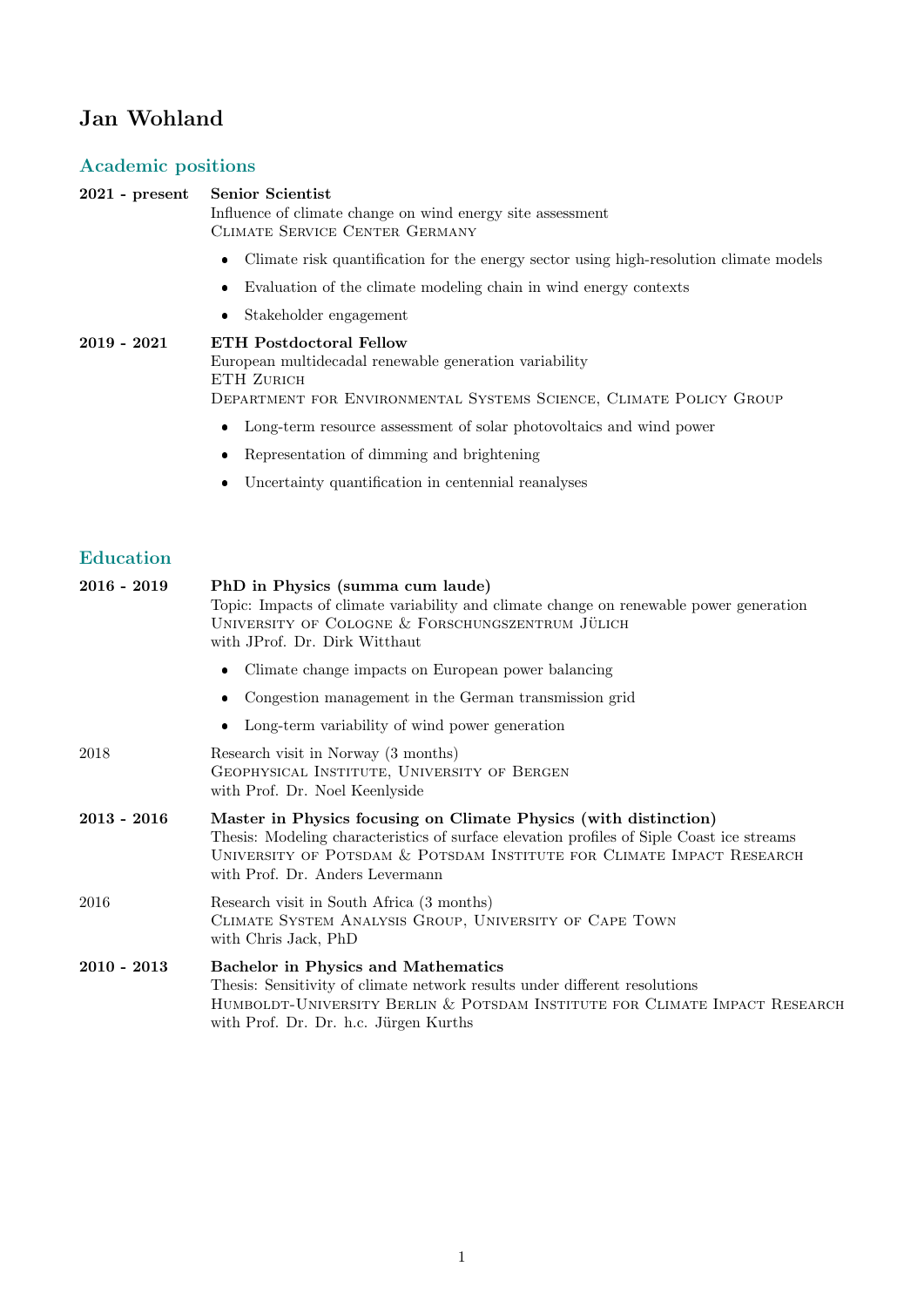# Peer-reviewed publications (ORCID: 0000-0001-8336-0009)

| under review | N. Brazzola, A. Patt, J. Wohland<br>Definitions and implications of climate-neutral aviation<br>under review                                                                                                                                                                                                                                                                                                      |
|--------------|-------------------------------------------------------------------------------------------------------------------------------------------------------------------------------------------------------------------------------------------------------------------------------------------------------------------------------------------------------------------------------------------------------------------|
| submitted    | D. Mühlemann, D. Folini, S. Pfenninger, M. Wild, J. Wohland<br>Meteorologically-informed spatial planning of European PV deployment to reduce multi-day<br>generation variability<br>submitted                                                                                                                                                                                                                    |
| published    | J. Wohland, D. Folini, B. Pickering<br>Wind speed stilling and its recovery due to internal climate variability<br>Earth System Dynamics 12, 1239-1251, 2021                                                                                                                                                                                                                                                      |
|              | R. McKenna, S. Pfenninger, H. Heinrichs, , J. Wohland<br>Reviewing methods and assumptions for high-resolution large-scale on shore wind energy po-<br>tential assessments<br>Renewable Energy 182, 659-684, 2022                                                                                                                                                                                                 |
|              | X. Hou, M. Wild, D. Folini, S. Kazadzis, and J. Wohland<br>Climate change impacts on solar power generation and its spatial variability in Europe based<br>on CMIP6<br>Earth System Dynamics 12, 1099-1113, 2021                                                                                                                                                                                                  |
|              | J. Wohland, D. Brayshaw, S. Pfenninger<br>Mitigating a century of European renewable variability with transmission and informed siting<br>Environmental Research Letters, 16, 064026, 2021                                                                                                                                                                                                                        |
|              | N. Brazzola, J. Wohland, A. Patt<br>Offsetting future agricultural methane emission pathways with $CO2$ removal<br>PLoS ONE 18(3):, e0247887, 2021                                                                                                                                                                                                                                                                |
|              | C. Neubacher, D. Witthaut, J. Wohland<br>Multi-decadal offshore wind power variability can be mitigated through optimized European<br>allocation<br>Advances in Geosciences, 54, 205-215, 2021                                                                                                                                                                                                                    |
|              | J. Wohland, D. Brayshaw, H. Bloomfield, M. Wild<br>European multidecadal solar variability badly captured in all centennial reanalyses except<br>CERA20C<br>Environmental Research Letters 15, 104021, 2020                                                                                                                                                                                                       |
|              | H.C. Bloomfield, P.L.M. Gonzalez, J.K. Lundquist, L.P. Stoop, J. Browell, R. Dargaville, M. De<br>Felice, K. Gruber, A. Hilbers, A. Kies, M. Panteli, H.E. Thornton, J. Wohland, M. Zeyringer,<br>D.J. Brayshaw<br>The importance of weather and climate to energy systems: A workshop on Next Generation<br>Challenges in Energy-Climate Modelling<br>Bulletin of the American Meteorological Society 1-23, 2020 |
|              | J. Wohland, N.E. Omrani, N.S. Keenlyside, D. Witthaut<br>Significant multi-decadal variability in German wind energy yields<br>Wind Energy Science, 4, 515–526, 2019                                                                                                                                                                                                                                              |
|              | J. Wohland, N.E. Omrani, D. Witthaut, N.S. Keenlyside<br>Inconsistent wind speed trends in current twentieth century reanalyses<br>Journal of Geophysical Research - Atmospheres 124, 2019                                                                                                                                                                                                                        |
|              | J. Wohland, D. Witthaut, C. F. Schleussner<br>Negative emission potential of Direct Air Capture powered by renewable excess electricity in<br>Europe<br>Earth's Future 6, 1-5, 2018                                                                                                                                                                                                                               |
|              | J. Weber, J. Wohland, M. Reyers, J. Moemken, C. Hoppe, J. G. Pinto, and D. Witthaut<br>Impact of climate change on backup energy and storage needs in wind-dominated power systems                                                                                                                                                                                                                                |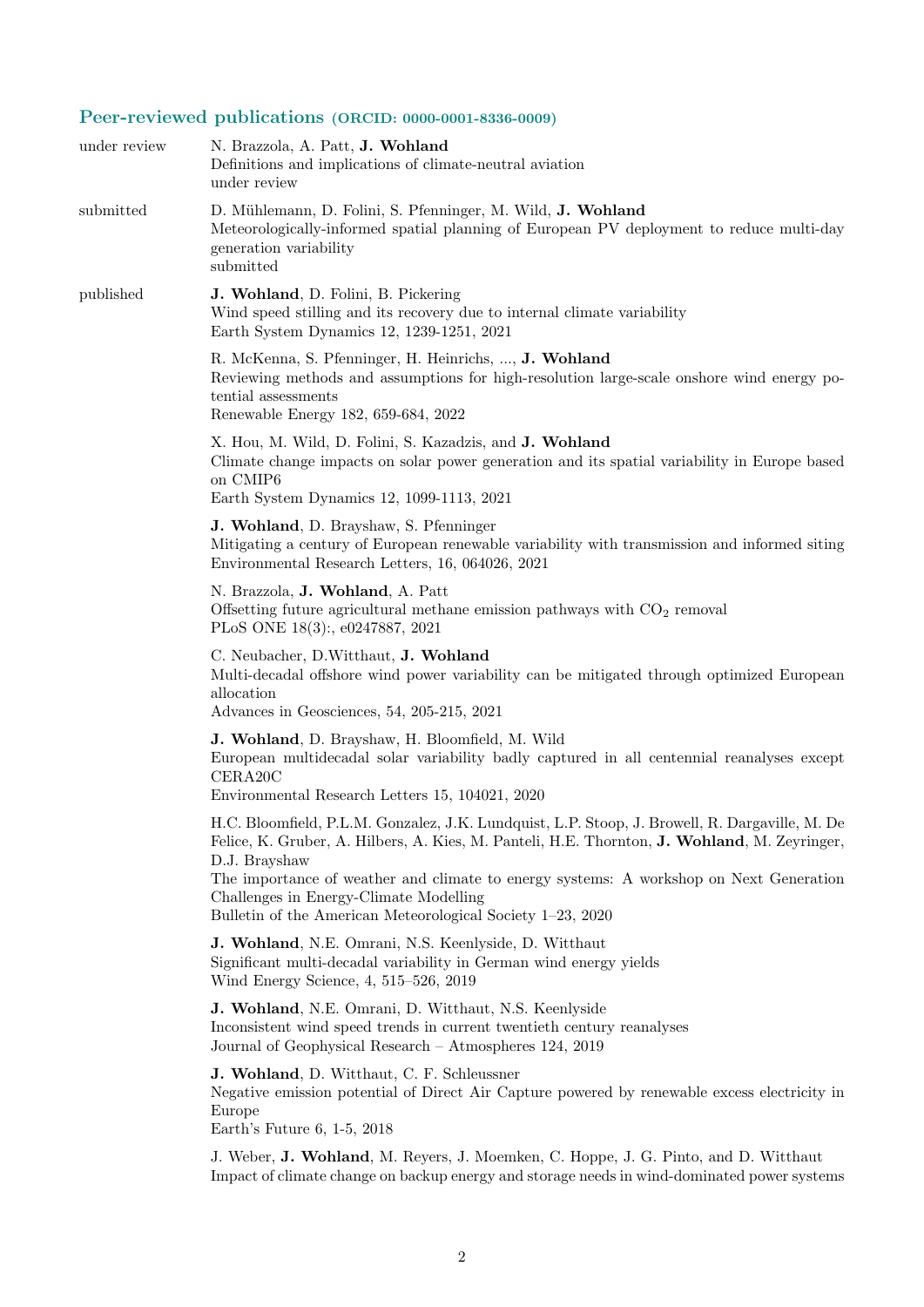in Europe PLoS ONE 13 (8):e0201457, 2018

J. Wohland, M. Reyers, C. Märker and D. Witthaut Natural wind variability triggered drop of German redispatch volume and costs from 2015 to 2016

PLoS ONE 13(1): e0190707, 2018

J. Wohland, M. Reyers, J. Weber, D. Witthaut More homogeneous wind conditions under strong climate change decrease the potential for inter-state balancing of electricity in Europe Earth System Dynamics 8, 1047–1060, 2017

B. Hewitson, K. Waagsaether, J. Wohland, K. Kloppers, T. Kara Climate information websites: an evolving landscape Wiley Interdisciplinary Reviews: Climate Change (2017), e470

C. F. Schleussner, T. K. Lissner, E. M. Fischer, J. Wohland, M. Perrette, A. Golly, J. Rogelj, K. Childers, J. Schewe, K. Frieler, M. Mengel, W. Hare, and M. Schaeffer Differential climate impacts for policy relevant limits to global warming: The case of 1.5◦ C and  $2°$  C.

Earth System Dynamics 7, 327-351, 2016

#### Citation metrics (as of 28.09.2021)

|                | $citations$ h-index |  |
|----------------|---------------------|--|
| google scholar | 718                 |  |
| web of science | 447                 |  |

#### Grants and awards

| 2019          | ETH Postdoctoral Fellowship (230 kCHF)<br>ETH ZURICH                                                                                               |
|---------------|----------------------------------------------------------------------------------------------------------------------------------------------------|
|               | Köppen Award for an excellent doctoral dissertation<br>CLUSTER OF EXCELLENCE CLIMATE, CLIMATIC CHANGE, AND SOCIETY<br><b>UNIVERSITY OF HAMBURG</b> |
| 2018          | Science communication award, FORSCHUNGSZENTRUM JÜLICH                                                                                              |
|               | Travel grant by HITEC GRADUATE SCHOOL for research stay in Bergen                                                                                  |
| $2011 - 2016$ | Stipend by HEINRICH BÖLL FOUNDATION                                                                                                                |
| 2016          | Travel grant by HEINRICH BÖLL FOUNDATION for research stay in Cape Town                                                                            |
| 2014          | Travel grant by HEINRICH BÖLL FOUNDATION for internship in Burkina Faso                                                                            |
| 2012          | Language training grant by DEUTSCH-FRANZÖSISCHES JUGENDWERK for 4 week stay in Bor-<br>deaux                                                       |

### Presentations

| 2021 | Energy sector implications of wind stilling caused by internal climate variability<br>AGU 2021, Renewable Energy: Wind                                                      |
|------|-----------------------------------------------------------------------------------------------------------------------------------------------------------------------------|
|      | Understanding and taming climate risk for the energy transition: a century of European re-<br>newable variability<br>Energy Modeling Platform for Europe Conference, remote |
|      | Climate dynamics for climate change mitigation: the case of long-term wind and solar gener-<br>ation variability<br>University of Bonn, remote                              |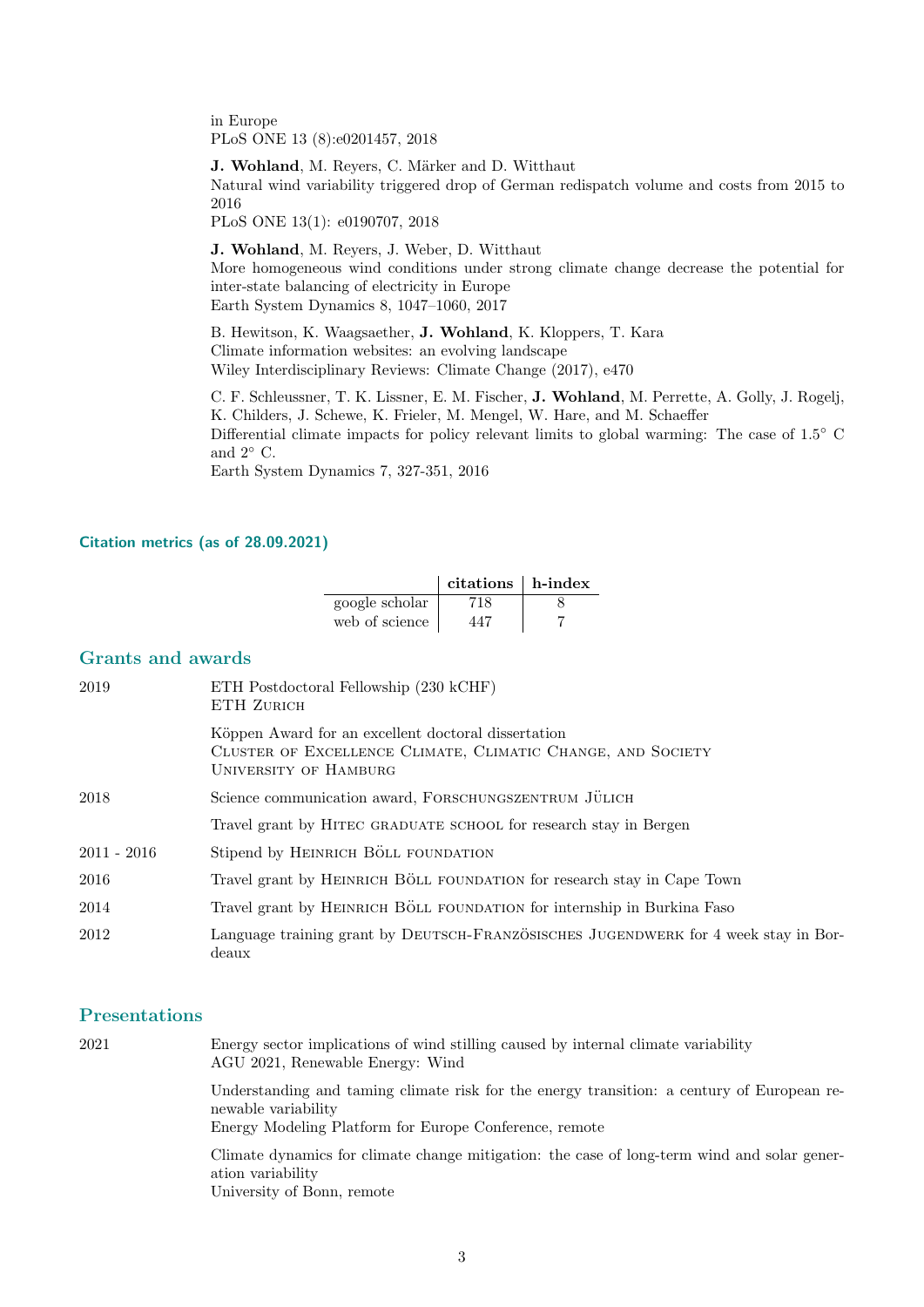|      | A century of European wind and solar power generation variability<br><b>EGU 2021</b>                                                                                                                                                   |
|------|----------------------------------------------------------------------------------------------------------------------------------------------------------------------------------------------------------------------------------------|
| 2020 | Climate risk and power system modeling<br>Perspective talk, Workshop on Next Generation Challenges in Energy-Climate Modelling, re-<br>mote                                                                                            |
|      | Understanding multidecadal variability for energy system studies: can current 20th century<br>reanalyses do the job?<br>EGU 2020, Sharing Geoscience Online                                                                            |
|      | Renewables and multi-decadal climate variability<br>Group seminar, Energy Meteorology Group, University of Reading                                                                                                                     |
| 2019 | How long is enough? Multi-decadal assessment of wind generation variability and associated<br>pitfalls<br>Wind Energy Science Conference, Cork                                                                                         |
|      | Widening the view $-$ the relevance of multi-decadal wind generation variability<br>General Assembly of the European Geoscience Union, Vienna                                                                                          |
| 2018 | Wind energy: variability, vulnerability and integration<br>Group seminar, Energy Meteorology Group, University of Reading                                                                                                              |
|      | Save the world: renewables, negative emissions and rural Africa<br>Joint group seminar, Climate Policy, Renewable Energy Policy and Weather and Climate Risk<br>groups, ETH Zürich                                                     |
|      | Renewables and climate $-$ a love story?<br>Science Communication Symposium of Forschungszentrum Jülich                                                                                                                                |
|      | Renewable energy and the climate sciences<br>Bergen Energy Lab, University of Bergen, Bergen                                                                                                                                           |
|      | Natural wind variability triggered drop in German redispatch volume and costs from 2015 to<br>2016<br>Strommarkttreffen, Hertie School of Governance, Berlin                                                                           |
| 2017 | Impact of climate variability and change on highly to fully renewable power systems<br>Energy Research Center, University of Cape Town                                                                                                 |
|      | Networking and Benchmarks<br>Conference of the Helmholtz Initiative Energy System 2050, Berlin                                                                                                                                         |
|      | Academic teaching and supervision                                                                                                                                                                                                      |
| 2021 | Risk Analysis and Management<br>3rd year Bachelor course at the Insitute for Environmental Decisions at ETH<br>20% own contribution. Co-taught with Prof. Anthony Patt and Prof. David Bresch                                          |
|      | Supervision of master thesis by Niklas Stolz<br>Incentive schemes for the system friendly allocation of renewables                                                                                                                     |
|      | Thesis results currently in preparation for journal submission                                                                                                                                                                         |
| 2020 | Risk Analysis and Management<br>3rd year Bachelor course at the Insitute for Environmental Decisions at ETH<br>20% own contribution. Co-taught with Prof. Anthony Patt and Prof. David Bresch<br>Please note attached student feedback |
|      | Co-supervision of PhD project by Nicoletta Brazzola<br>Entering negative territories: economic outcomes and political feasibility of strategies to enable<br>carbon removal<br>ETH (with Prof. Anthony Patt)                           |

 $\mbox{Supervision of master thesis}$  by Dirk Mühlemann Title: Distribution of Photovoltaic Systems in Europe to Reduce Its Power Output Variability ETH (with Dr. Stefan Pfenninger)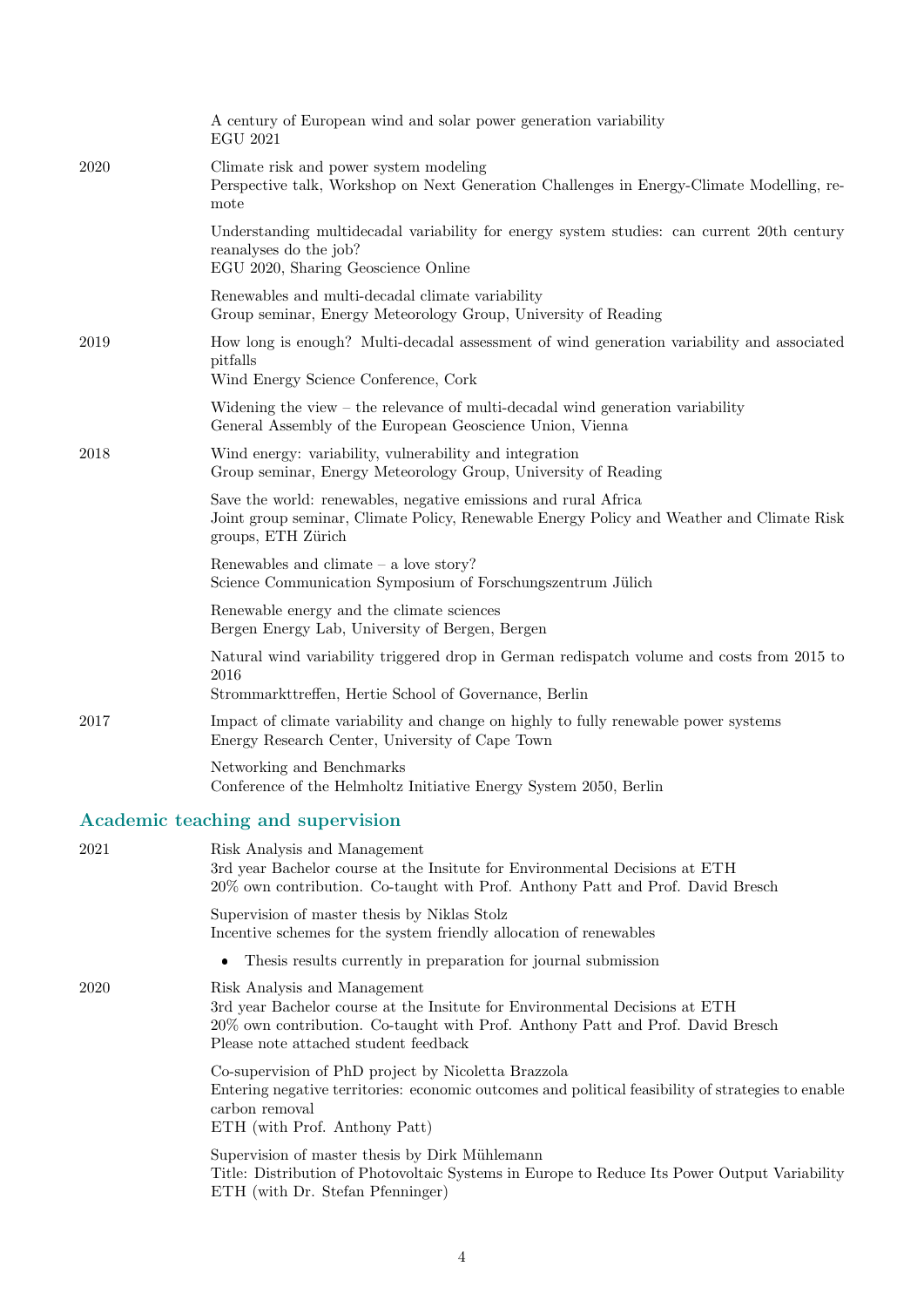|         | • Thesis results currently under review                                                                                                                                                                          |
|---------|------------------------------------------------------------------------------------------------------------------------------------------------------------------------------------------------------------------|
|         | Supervision of master thesis by Xinyuan Hou<br>Title: Projecting future solar power production under climate scenarios<br>ETH (with Prof. Martin Wild)                                                           |
|         | • Thesis results accepted for publication in EARTH SYSTEM DYNAMICS                                                                                                                                               |
|         | Supervision of master summer project by Shuchang-Liu<br>ETH (REMOTE, WITH DR. BRYN PICKERING)                                                                                                                    |
| 2018/19 | Advisor of master thesis by Charlotte Neubauer<br>Title: Low Frequency Variability in offshore Wind Power Generation Time Series<br>Institute for Theoretical Physics at UNI COLOGNE (with JProf. Dirk Witthaut) |
|         | Thesis results published in ADVANCES IN GEOSCIENCES<br>$\bullet$                                                                                                                                                 |

# Pedagogical training

| 2020 | Foundations of teaching and learning (3 day training for postdocs and senior scientists)<br><b>ETH</b>                |
|------|-----------------------------------------------------------------------------------------------------------------------|
| 2010 | Grundkurs Seminarleitung (how to structure, run and evaluate group workshops - 6 day train-<br>ing)<br>DGB Bezirk NRW |

# Scientific engagement

| ongoing | Review activity for Climate Dynamics, Geophysical Research Letters, Environmental Research<br>Letters, Earth's Future, Joule, Advances in Science and Research, IEEE Transactions on Sus-<br>tainable Energy, Nature Communications |
|---------|-------------------------------------------------------------------------------------------------------------------------------------------------------------------------------------------------------------------------------------|
|         | Expert reviewer<br>IPCC Assessment Report 6, working group III Mitigation of Climate Change                                                                                                                                         |
|         | Member of the expert database<br><b>SCIENCE MEDIA CENTER GERMANY</b>                                                                                                                                                                |
| 2021    | Scilogs blog article about my PhD research<br>Energiewende und das Klima: Wie schaffen wir ein stabiles Stromsystem aus schwankenden<br>Quellen?<br>https://scilogs.spektrum.de/klartext/energiewende-und-das-klima/                |
|         | Workshop on Options to Consider Climate Change in Resource Adequacy Assessment<br>Panelist<br>Guidehouse, r2b and compass Lexecon in collab with the pentalateral forum                                                             |
|         | Workshop on Next Generation Challenges in Energy-Climate Modelling<br>member of organizing committee $\&$ lead of climate uncertainty and power system planning<br>Breakout Discussion                                              |
| 2020    | Workshop on Next Generation Challenges in Energy-Climate Modelling<br>member of organizing commitee                                                                                                                                 |
| 2019    | Public presentation<br>Was wissen wir über den Klimawandel? (What do we know about climate change?)<br>in cooperation with the trade union IGBAU                                                                                    |
|         | Guest post: Combining renewables with direct air capture for 'net negative' emissions<br><b>CARBON BRIEF</b>                                                                                                                        |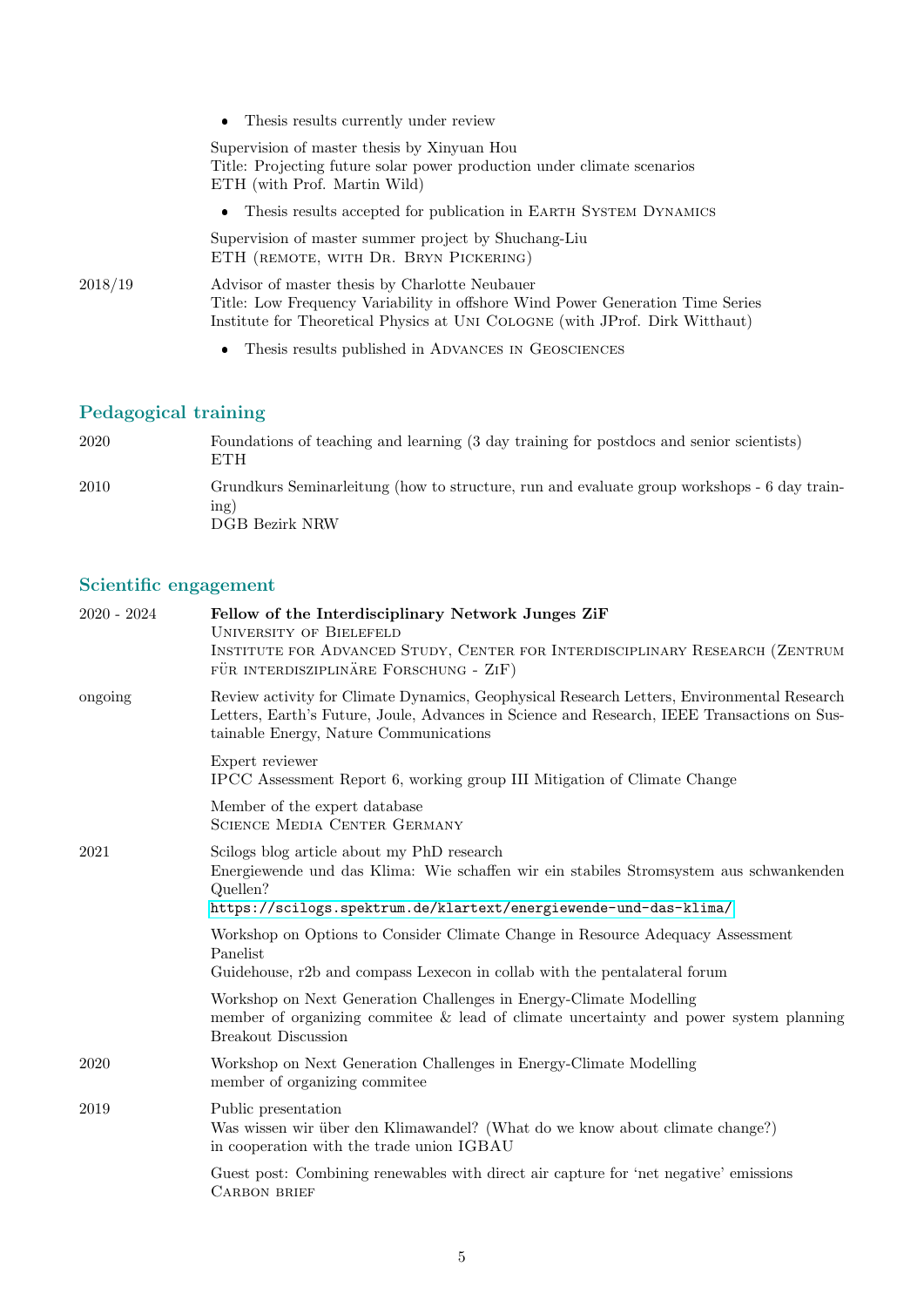Organisation of scientific event Mitigation of Climate change – how to achieve the Paris goals? And why?  $\operatorname{HITEC}$  graduate school

### Further education

| 2021          | Project Management for Research - for postdocs and senior researchers (2.5 day training for<br>postdocs and senior scientists)<br><b>ETH</b>                                  |
|---------------|-------------------------------------------------------------------------------------------------------------------------------------------------------------------------------|
|               | KlarText Workshop Science Communication (2 day event)<br>KLAUS TSCHIRA STIFTUNG                                                                                               |
| 2020          | Foundations of teaching and learning (3 day training for postdocs and senior scientists)<br><b>ETH</b>                                                                        |
| 2019          | Third-party funding (1 day training)<br>Forschungszentrum Jülich                                                                                                              |
| $2016 - 2019$ | Scientific presentation, scientific writing, team communication and project management (trans-<br>ferable skill trainings)<br>Hitec Graduate School, Forschungszentrum Jülich |
| 2016          | Stability of Electricity Grids (Summer school)<br>Jacobs University, Bremen                                                                                                   |
| 2014          | Physics of the Ocean (Summer school)<br>Physikzentrum (DPG), Bad Honnef                                                                                                       |

### Poster contributions

| 2018 | J. Wohland<br>Natural wind variability triggers German redispatch volume and costs<br>General Assembly of the European Geoscience Union, Vienna                                                                       |
|------|-----------------------------------------------------------------------------------------------------------------------------------------------------------------------------------------------------------------------|
|      | J. Wohland, J. Weber, D. Witthaut<br>More homogeneous European wind conditions under strong climate change<br>Symposium of the John von Neumann Institute for Computing, Jülich                                       |
| 2017 | J. Wohland, D. Witthaut<br>The Impact of Strong Climate Change on Inter-state Balancing in a Fully-renewable Simplified<br>European Electricity System<br>General Assembly of the European Geoscience Union, Vienna   |
|      | J. Weber, J. Wohland, D. Witthaut<br>Impact of strong climate change on balancing and storage needs in a fully renewable energy<br>system<br>General Assembly of the European Geoscience Union, Vienna                |
|      | J. Wohland, D. Witthaut<br>Impact of Strong Climate Change on Backup Energy Needs in a Fully-renewable European<br>Electricity System<br>Future Electric Power Systems and the Energy Transition, Champery            |
| 2015 | J. Wohland, C. F. Schleussner, T. Lissner, E.M. Fischer, and K. Frieler<br>Assessing regional and warming level dependent differences in climate impacts<br>General Assembly of the European Geoscience Union, Vienna |

## Internships and part-time jobs

| $10.14 - 03.15$ | Research Assistant |
|-----------------|--------------------|
|                 | CLIMATE ANALYTICS  |